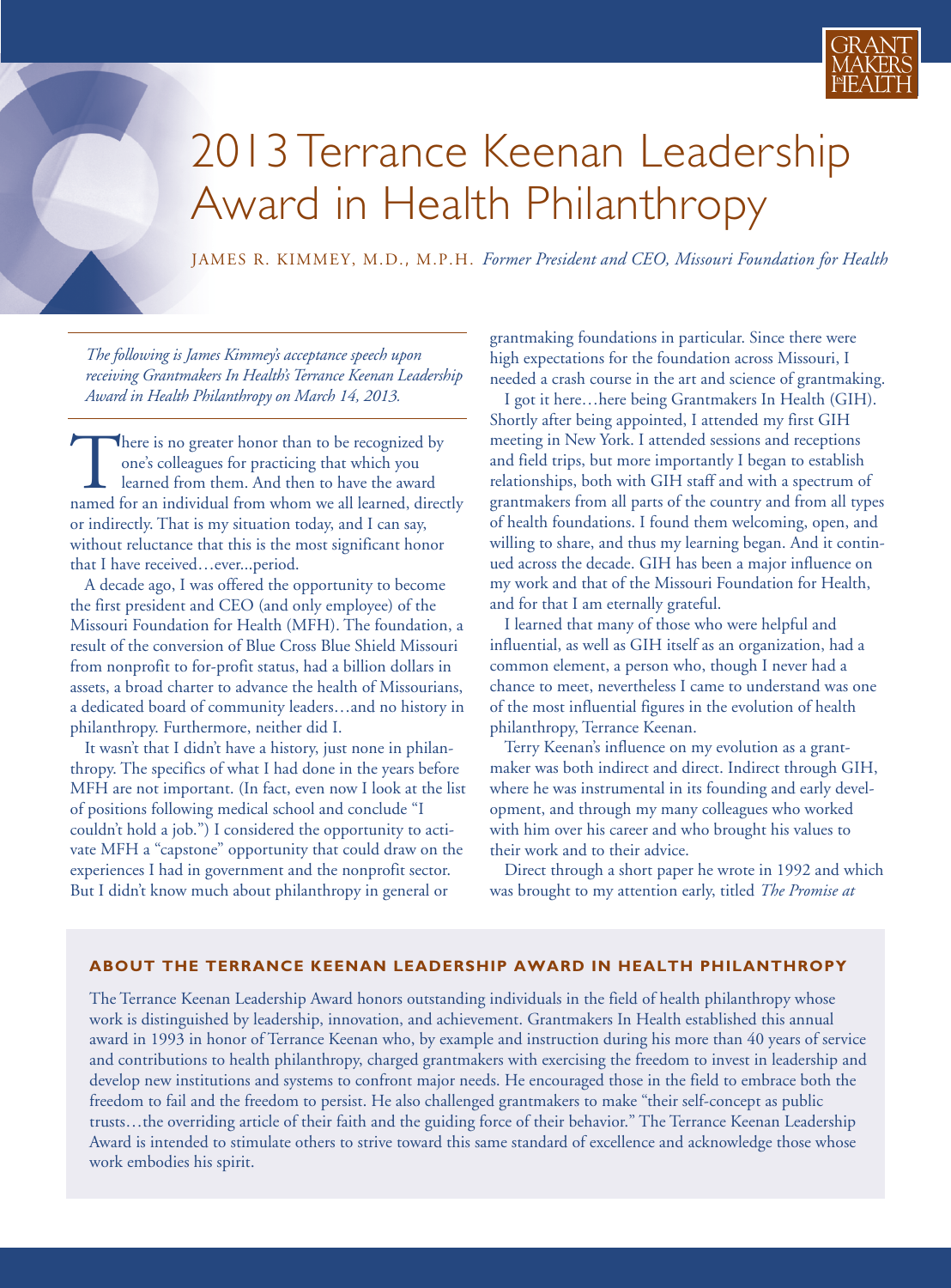*Hand*. In it, he defined nine characteristics that make a foundation great. Although many of you may be familiar with those characteristics, many of you are not, and that makes it worthwhile revisiting them briefly.

Keenan wrote:

- A great foundation is informed and animated by moral purpose.
- A great foundation accepts responsibility and stewardship for pursuing these purposes.
- A great foundation walks humbly with its grantees—it acknowledges that their success is the instrument of its own success.
- A great foundation is deliberate. It is guided by judgment. It acts where there is a need to act. It takes necessary risks—and proceeds in the face of great odds.
- A great foundation is a resource for both discovery and change. It invests not only in the identification of answers, but also in the pursuit of solutions.
- A great foundation is accountable. It functions as a public trust—and places its learning and experience in the public domain.
- A great foundation builds investment partnerships around its goals, creating coalitions of funders—public and private—to multiply its impact.
- Conversely, a great foundation participates in funding coalitions being organized by other parties to lend its support to purposes requiring multiple funders.
- Finally, a great foundation is self-renewing. It adheres to a constant process of self-reflection and self-assessment. It knows when it needs to change and to adopt measures to improve its performance.

Keenan articulated these values in a very different time. There were far fewer foundations, and particularly health foundations, than there are today. He worked with two of the most prominent—then and now—The Commonwealth Fund and the Robert Wood Johnson Foundation, and distilled many of his experiences into this list. But he did not simply observe what the standard practice was in 1992 and incorporate it into these statements. He pushed the boundaries of conventional foundation activities, including those he knew best, in directions that were new and not entirely comfortable—public accountability, coalition building, and joint funding. He envisioned a future different from the status quo at the time, one that in many respects has come to pass.

That vision resonates today in a very different social and political environment than existed in 1992. That is the environment in which I was privileged to lead a large health foundation, beginning 10 years after *The Promise at Hand* appeared and concluding a decade later. I strove to apply

Keenan's principles to the work of MFH as it evolved and matured, and they were of great value in that process.

I believe that all foundations aspire to be great—it would be an unusual board indeed that stated a firm desire to be mediocre! Certainly the directors who have served at MFH would reject mediocrity as would the staff and the stakeholders.

Terrence Keenan's nine principles were appropriate to the time at which they were articulated and remain significant today. They define how a great foundation should operate and therefore are largely process-oriented. In today's environment, foundations are requiring outcome measures for grantees and should do no less for their own performance. Having great processes is necessary but not sufficient in 2013. So, based on my experiences over a decade in the business, I am going to be bold enough to offer some additional thoughts on foundation greatness.

**➤** *In 2013 a great foundation embraces evidence-based planning and decisionmaking but recognizes that evidence is more than data. Rather, it is intimate knowledge of individuals and communities served, their needs and their desires***.** Terry Keenan practiced this approach, and was well-known for his forays into the field to try and gain better understanding of the problems of real people that underlie the statistics. His "shoe-leather philanthropy" is an approach that deserves to be more widely practiced in 2013. We have tons of data describing the health situation of the population of St. Louis or New York or El Paso but much less information concerning the situations on the ground that underlie the data—not only the common factors that impact the numbers across populations, but the uncommon factors that impact the numbers for a specific population in a specific place. And we find that many of those factors fall outside the conventional definition of health and the focus of health foundations, leading to another contemporary descriptor.

**➤** *In 2013 a great foundation recognizes that health conditions and problems are consequences of factors social determinants—that are outside the health arena but require attention if health status is to improve, and does something about it.* Health foundations are very aware of the impact of nonhealth factors on the health of a community or population but often at a loss as to their role in dealing with such factors. The result is that a preponderance of their support goes to dealing with the effects rather than the causes. This is understandable most health foundations look at the determinants poverty, environmental factors, educational deficits, lack of social structure, and racism—and say they are just too big and are outside our charter. They are both, but there are actions that health foundations can—should—be taking, and they stem from two of Terry Keenan's